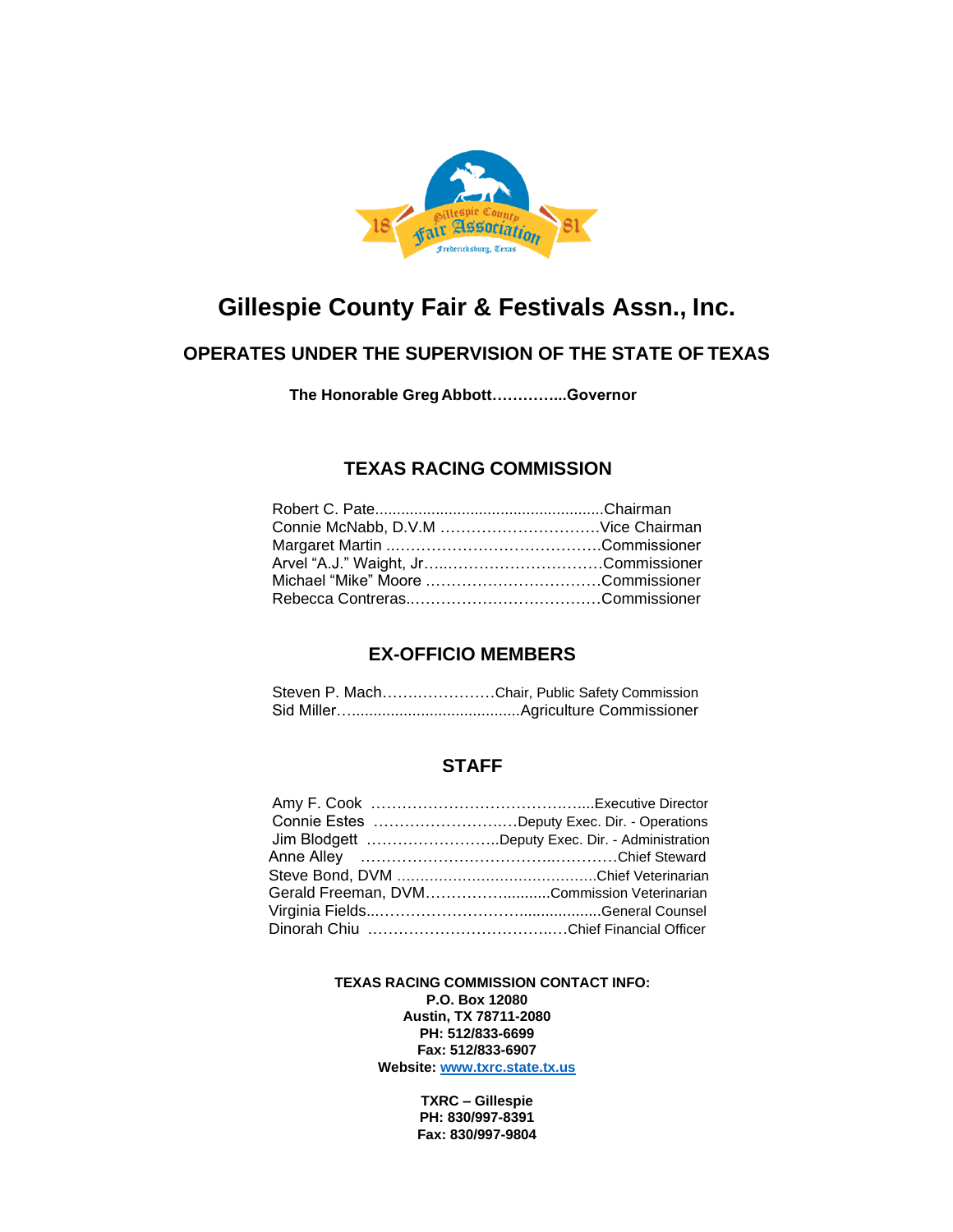#### **TEXAS RACING COMMISSION LICENSING INFORMATION**

**PRIOR TO ENTERING** a horse at Gillespie County Fair, Assn., **ALL PARTICIPANTS** Trainer and Owner(s) must have a current Texas Racing Commission License.

#### **INFORMATION TO COMMISSION:**

A licensee shall promptly notify the Commission regarding any changes to the licensee's mailing address and telephone number.

#### **OWNERS**

- **1** All Owners as listed on the horse's registration papers must be licensed one hour prior to the post time for the first (1<sup>st</sup>) race of the day in which the owner intends to race the animal, except stake races.
- **2** Owners' licenses will not be issued unless a licensed Trainer and a horse is named on his/her application.
- **3** If an Owner is unable to complete his/her application due to illness or absence the licensed Trainer desiring to enter the horse may complete an emergency Owner's license for the absent Owner. An owner may obtain an emergency owner's license only once per year.
- **4 All Owners who lease horses for racing purposes are responsible for licensing both the Lessee and Lessor.**
- **5** If the Owner is not an individual, each partner who has an ownership interest of five percent (5%) or more must be licensed by the Texas Racing Commission.
- **6** A person may not be licensed as an Owner if the person is not the Owner of record of a properly registered race animal which the person intends to race in Texas.
- **7** The name of the owner printed on the program must conform to the ownership declared on the certificate of registration, unless a stable name has been registered for the owner.

**NOTE:** Owners, Trainers, Lessors and Lessees must be licensed one hour prior to post time of first (1<sup>st</sup>) race of the day in which their horse will participate, except for stakes races. License forms can be obtained in advance by calling the Texas Racing Commission at 281-807-8855 or submit your application online a[twww.txrc.state.tx.us](http://www.txrc.state.tx.us/)

**All Jockeys, Stable Area Personnel, and Specific Employees of Gillespie County Fair Assn. must be licensed by the Texas Racing Commission.**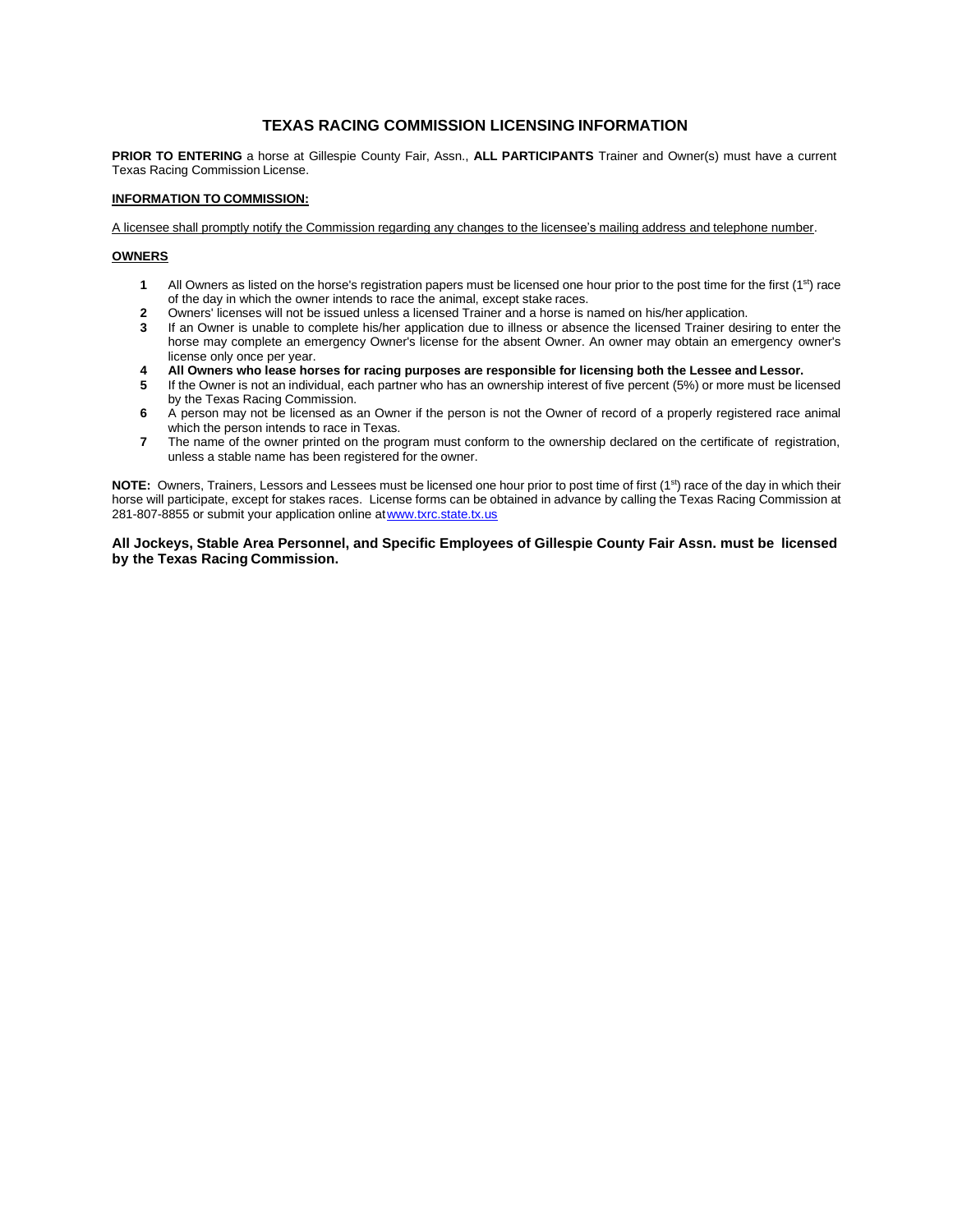## *RACE OFFICE and ENTRY INFO:*

## **RACE OFFICE HOURS**

**Entry Days; 8:00 AM – 4:00 PM Fridays; 8:00 AM – Noon**

**Race Days; 9:00 AM – Last Race**

**The race office will close approximately 30 minutes after the last race of the weekend. If you need your foal certificates please pick them up by that time as the Race Office is NOT open during weeks that we do not have entries.**

## **PHONE NUMBER FOR ENTRIES: 830-997-9334**

**Fax: 830-997-9804**

**Entries Open at 8:00 AM and Close at 10:30 AM**

| <b>Race Day</b> | <b>Entry Day</b> |
|-----------------|------------------|
| <b>Saturday</b> | Wednesday        |
| <b>Sunday</b>   | <b>Thursday</b>  |

### **NAMING OF JOCKEYS:**

**Jockeys should be named at time of entry. Final naming of riders on open horses must be done by NO LATER than 9:00 AM the day after entry. If you fail to name a jockey by that time, one will be selected by lot.** *\*\*\* Jockeys Please notify the race office as soon as possible with your calls***!!!**

**\*\*\*\*\* In accordance with TXRC Rule 311.218, a jockey or apprentice jockey may not ride in a race unless the jockey or apprentice wears an A.S.T.M approved helmet and approved safety vest.**

### **\*\*\*\*\* CHECK YOUR REGISTRATION CERTIFICATES:**

When turning in registration certificates to Racing Office please be aware the sex of the horse on the registration certificate matches the current sex of the horse*. If horse has been gelded this should be noted on the registration certificate and declared at time of entry.* Have the original or copy of the current negative coggins report accompanying the registration papers as it is now a criminal offense to transfer ownership of a horse (by bill of sale or Claim) without a current negative coggins report.

## **\*\*\* LIMIITED SATURDAY FED-EX or UPS DELIVERY IN FREDERICKBURG \*\*\***

\*\*\*\*Please note when sending registration certificates, stakes payments, etc. There is VERY LIMITED SATURDAY mail, Fed-Ex and UPS delivery services in Fredericksburg*. If sending items* that are needed to be received by the racing office prior to your horse starting please make sure it *is to be delivered by Friday or earlier.*

*Fed-Ex or UPS Delivery Address; 530 Fair Dr., Fredericksburg, TX 78624*

*Regular Mailing Address: P.O. Box 526 Fredericksburg, TX 78624*

# **\*\*\*\*ATTENTION HORSEMEN: \*\*\*\*ALL FOAL CERTIFICATES SHOULD BE PICKED UP BY THE FINAL WEEKEND OF RACING\*\*\*\***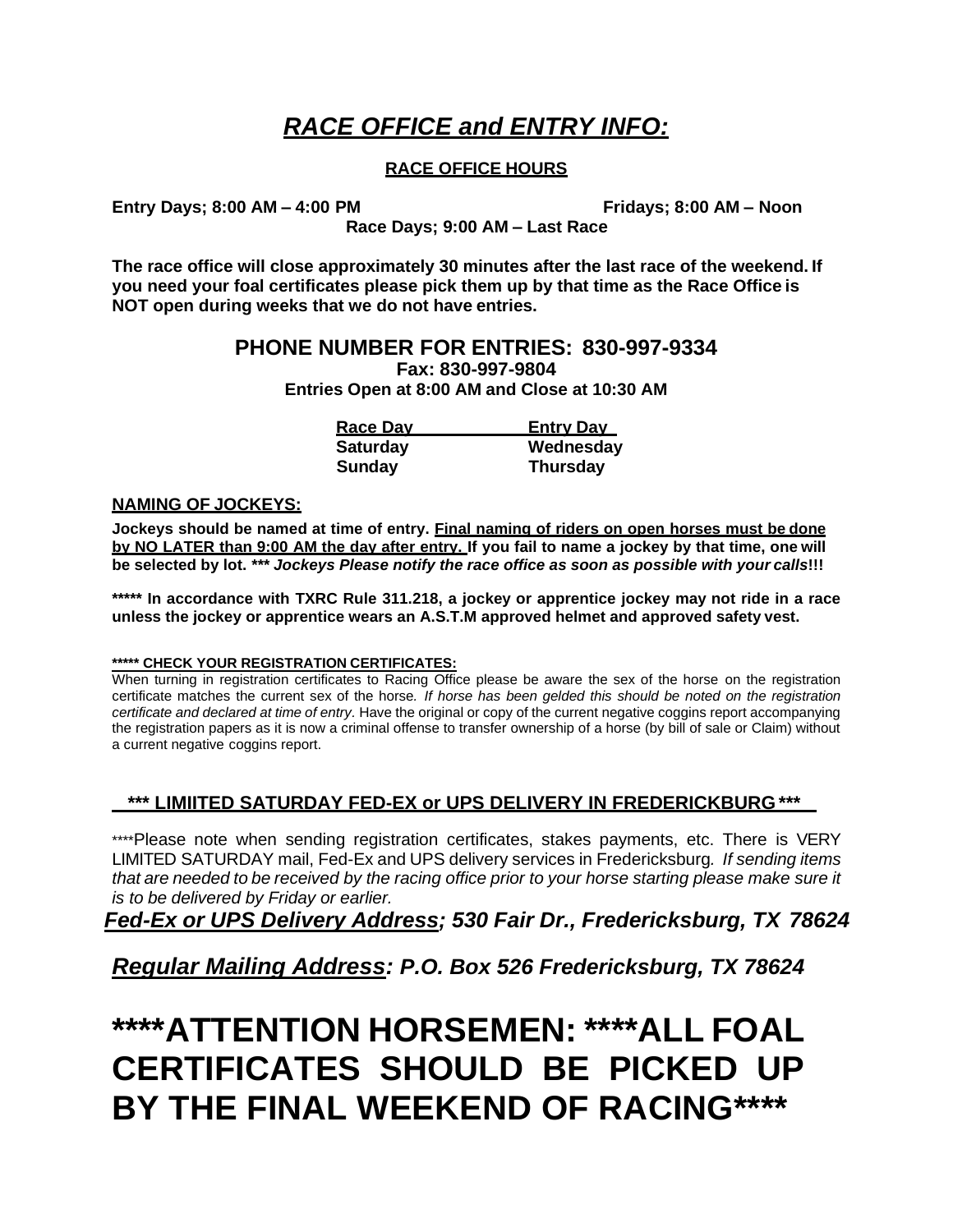### **PREFERENCE DATE SYSTEM**

- **1.** All horses intended for racing at GCFA will be assigned a preference date. Horses will not be able to receive a date until their foal papers are on file. *Horses that are not tattooed are not eligible to receive a date.* A horse can have only one date at any particular time. Dates assigned are as follows:
- **Zero (0) - Date.** This date will be assigned to all horses whose foal papers have been placed on file in the GCFA Race Office on or before **Tuesday, June 28, 2022.**

**E - Date** The day on which a horse's foal papers are submitted to the Racing Office after the last day for Zero-Dates.

- **R - Date** This date will correspond to the day of a horse's most recent race at GCFA. **S - Date** Will be assigned to a horse which scratches and has less preference than an R or E date of the same day.
- **2.** Preference dates will not supersede conditions of a race.
- **3.** Preference dates are good at any distance.
- **4.** Preference dates are good for all races, except for Stakes races (trials included).
- **5.** A Zero-Date has first preference and an (E) date takes preference over a (R) running date of the sameday.
- **6.** Horses that run will receive a (R)running date corresponding to the date they race and lose all dates previously held. This excludes Stakes and Trials.
- **7.** Any horse running in a Stakes race will retain its previously held preference date. When a horse's name appears in a race other than a Stakes race and is entered for the following day, such entry will be given no consideration should the race in which it is entered be overfilled.
- **8.** Horses placed on the Veterinarian's, Starter's or Steward's list lose any preference date, except first time bleeders. Horses on these lists, will be given a Scratch date corresponding to the day they come off the list. On a non-racing day, the next racing day will be used.
- **9.** Horses entered and scratched out of a race because insufficient works or ineligible to the race, etc., will receive a (S) Scratch date corresponding to the date they scratched.
- **10.** Horses which have established a date at the current meeting will lose that preference date should their papers be withdrawn from the Racing Office, except Stakes races. Should a horse's papers be withdrawn from the Racing Office for just cause (i.e. change of ownership caused by a claim, Stakes races, etc.) the Racing Secretary may determine the status of the preference date established. *Horses without foal papers on file will receive least preference, Except over Maidens entering in winners races*.
- **11.** There will be no special preference for Texas Bred Horses.
- **12.** Any Trainer entering two horses in an overnight race should declare a preference. If no preference is made then the horse with the better preference date will be selected.
- **13.** Horses with dates established which re-enter but does not get in, will keep the date previouslyestablished.
- **14.** Maidens entering against winners will receive least consideration.

### **ENTRIES**

- **1.** For all races, the Racing Secretary is the person authorized to receive all entries and declarations.
- **2.** The nominations or entries of any person or the transfer of any nomination or entry may be refused at any time.
- **3.** No horse shall be allowed to start unless it is properly tattooed and the registration certificate showing the Tattoo Number must be on file with the Racing Secretary not later than one hour before the post time of the first race of that day, unless the Stewards authorize their certificate to be filed at a later time.
- **4.** Registration papers and a negative coggins test drawn within the last twelve (12) months must be in the Racing Secretary's office not later than one hour before post time for the first race of that day.
- **5.** No horse shall be permitted to start whose name and true ownership is not registered with the Racing Secretary.
- **6.** When a person makes a double entry by ownership or trainership, the entry with the better date or condition eligibility will be preferred in an overnight race, Unless specified by trainer. Two (2) horses having common ties through ownership or trainership cannot start to the exclusion of a single interest (stakes excluded).
- **7.** All 870 yard races will be limited to eight (8) starters. With preference to Quarter Horses.

#### **CONDITION ELIGIBILITY PREFERENCE**

Condition eligibility preference will apply to all races at Gillespie. In open money and dated allowance races; horses with the most allowance wins will be preferred. In optional claiming races; horses eligible to and running for the allowance condition will be given first preference. Horses running for a claiming price will be given second preference by number of allowance wins. In all lifetime conditions; horses eligible to the condition will be preferred, i.e., a nonwinner of two races entering into a non-winners of three races will be given second preference behind a non-winners of three races.

### **STAKES RACES NOMINATIONS**

## **\*\*\* Nominations will be received by the G.C.F.A. Nominations Secretary (Sandra Davis) ONLY ON;** *Monday, Wednesday and Thursday 5:30 to 8:30 PM by phone; 830/997-2359.*

**Email[: skdavis82@hotmail.com](mailto:skdavis82@hotmail.com) or [shyrlhopkins@yahoo.com](mailto:shyrlhopkins@yahoo.com%20or) or [info@gillespiefair.com](mailto:info@gillespiefair.com) for further info. \*\*\*\*\* See Condition Book for Exact Closing Dates!!!**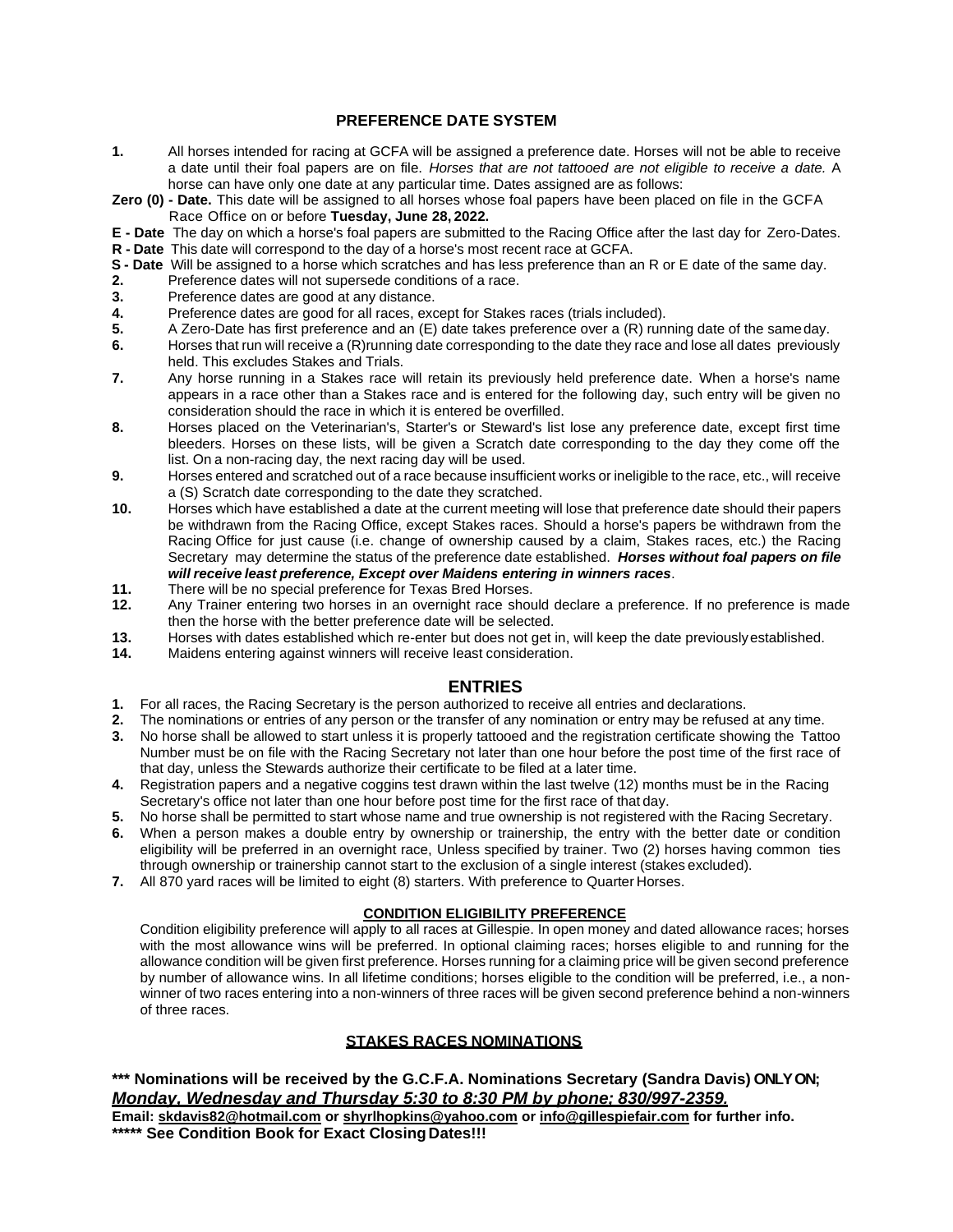## **TRACK RULES**

## *ALL HORSES MUST BE ON THE GROUNDS BY 9:00 AM FOR PRE-RACE EXAMINATIONS*

### **ENTRANCE REQUIREMENTS INTO GILLESPIE COUNTY FAIR GROUNDS STABLE AREA**

#### **ALL HORSES ENTERING THE STABLE AREA OF G.C.F.A.** *MUST BE ACCOMPANIED BY:*

**A Valid Current Health Certificate issued within 30 days of horses' arrival, Which Includes Current Negative Coggins and Piroplasmosis Info and All Vaccinations, Including EHV-1 given no less than 14 days and is within 90 days of horses' arrival, MUST ACCOMPANY ALL HORSES THAT ENTER THE STABLE AREA.**

**(Thoroughbreds are Exempt from Piroplasmosis test)**

\*\*\*Under the Texas Animal Health Commission's rules, health certificates are only valid for 30 days and Coggins and **Piroplasmosis tests are only valid for 12 months.**

### **STABLE AREA:**

#### \* *Use of stalls overnight must be approved by the stall superintendent*.

- \* Stabling with another trainer must have prior approval by stable superintendent.
- \* Stalls will be available for haul-in use only.
- \* No dogs will be permitted in stable area.
- \* No alcoholic beverages are permitted in stable area.

## *\*\*\*\*Call Ahead of Time for "Specific" Stall Requests\*\*\*\* These Requests MUST be made with the Race Office NO LATER than 3:00 PM on Thursday preceding the race weekend!!!!! .*

**\*\*\* In accordance with TXRC Rule 311.218** *an A.S.T.M. approved Helmet & approved Vest "Must" be worn by anyone ponying, riding or galloping horses on the race track or on horseback on associationproperty.*

#### **T.X.R.C. WORK-OUT RULES:**

\*\*Horses which have not started within Sixty (60) days preceding a race must have one published work prior to the race. \*\* First time starters must have two published works within 90 days with the latest one being within 60 days of their first race. First time starters must be approved from the Starting Gate by an official Starter before being eligible to *enter*. \*\*First Time Starters "Around the Turn" must have a published official work at a minimum of 660 yards within 60 days prior to their race and approved by the clocker. *Trainers must notify clocker and outrider prior to gaining approval around the turn.* Horses are not allowed to work and race on the same day.

## *\*\*\*\*\* THERE WILL BE "NO" WORK-OUTS OFFERED AT G.C.F.A \*\*\*\*\**

## **\*\*\*\* No gallops or exercises are allowed \*\*\*\***

#### **Toe Grabs Rule:**

*Texas Racing Commission Title 16, Part VIII Chapter 313. Officials and Rules of Horse Racing Subchapter D. Running of the Race* Sec. 313.426. Toe Grabs Prohibited

(a) A Thoroughbred or Arabian horse is ineligible to start in a race when it has shoes (racing plates) that have toe grabs with a height greater than two millimeters (0.07874 inches), bends, jar calks, stickers, or any other traction device on the front hooves.

(b) A Quarter Horse, Paint Horse, or Appaloosa is ineligible to start in a race when it has shoes (racing plates) that have toe grabs with a height greater than four millimeters (0.15748 inches), bends, jar calks, stickers, or any other traction device on the front hooves.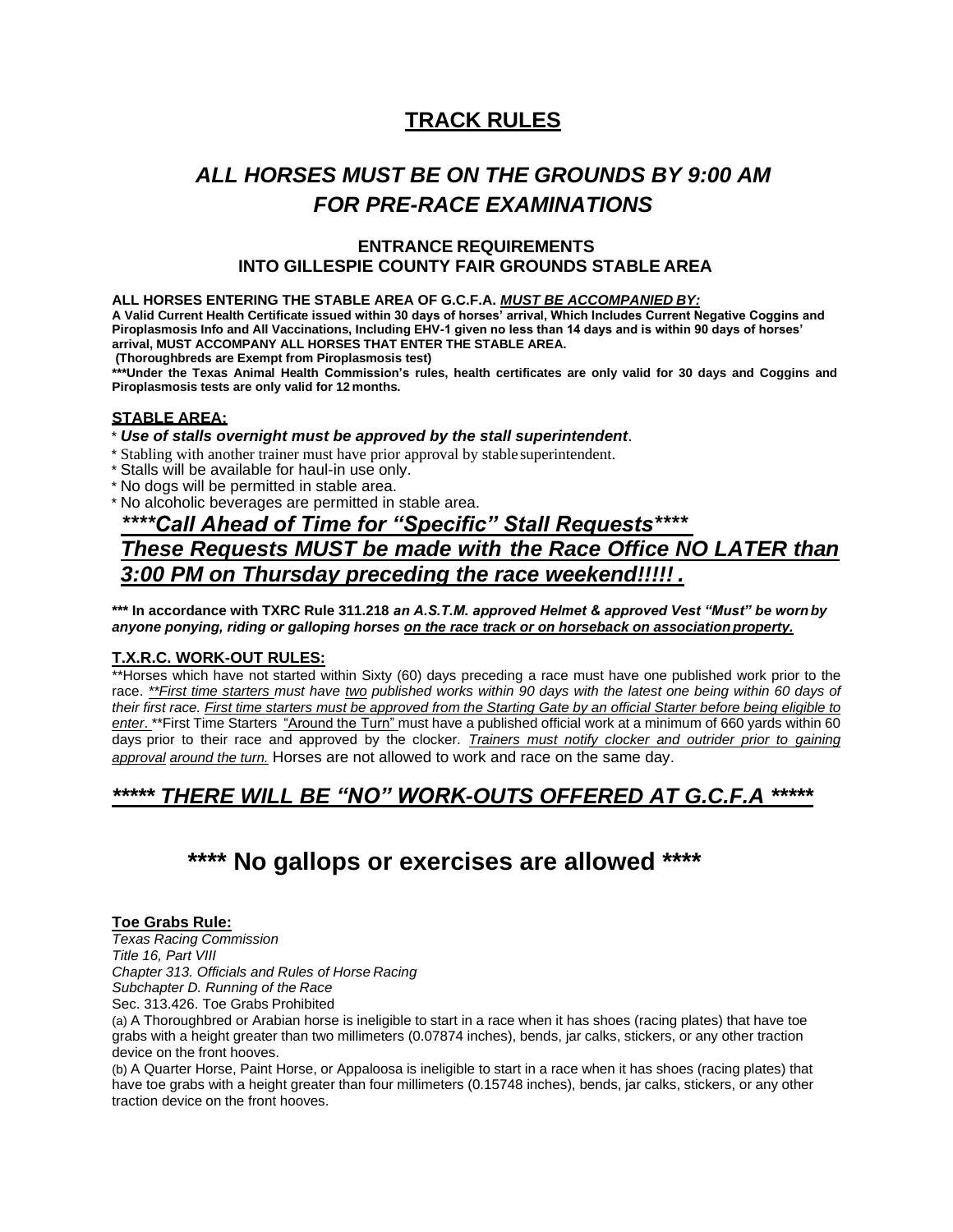#### **TERMS AND CONDITIONS OF RACING AND STAKES RACES**

The Rules of Racing adopted by the Texas Racing Commission governs all races run at G.C.F.A. Entries to any stakes at G.C.F.A. are received only with the understanding that Management of this Association reserves the right to refuse entry or acceptance to transfer of any entry for any cause and without notice to the subscriber. No nomination or entry will be received except upon agreement of the following conditions: That all disputed claims and objections arising out of the actual running of a race, or with respect to interpretation of the condition of any race shall be decided by the Stewards, or whom they appoint, and that their decision regarding any and all points shall be final.

G.C.F.A. reserves the right to divide a race, including both the added monies and all fees, in the event that there are a greater number of starters than the track can accommodate.

In all stakes, entries must be made through the entry box by the usual time of closing. It is understood and agreed that entries are accepted with the understanding that the horse(s) entered will only be allowed to start if in good standing at the time of the actual running of the race. G.C.F.A. reserves the right to cancel any stake at any time prior to the actual running without liability, except for the refund of nomination and entrance fees if any.

It is hereby agreed that G.C.F.A. shall not be liable for and that the owner(s) and lessee(s) of the horse will indemnify and hold harmless G.C.F.A. and its officers against all responsibility or liability or claim forinjury or damage to any other person(s) involved with the entrant caused by the horse or by any other person, whether by negligence or otherwise, on the grounds of G.C.F.A. The subscriber hereby assigns to G.C.F.A. any and all rights to photographs, motion pictures, television and radio broadcasts in connection with any race run at G.C.F.A.

RACES DESIGNATED AS "MIXED BREED" INCLUDE QUARTER HORSES, PAINTS AND APPALOOSAS. IN RACES AROUND THE TURN, "MIXED BREED" ALSO INCLUDES THOROUGHBREDS.

**Day Stakes:** Horses entered and excluded by race condition preference shall be refunded their entire entry fee. If your horse is scratched after entering you will forfeit your entire entry fee.

*Day Stakes Race payout; 1st – 60%; 2nd – 20%; 3rd – 10%; 4th – 6%; 5th – 4%* **\*\* In all Day Stakes if less that (5) five starters, the remaining money reverts to the winning horse/owner.**

**\*\*\*AT TIME OF ENTRY PAYMENTS FOR ALL STAKES RACES MUST BE IN THE RACE OFFICE OR WITH THE NOMINATIONS SECRETARY OR IN THE HORSEMEN'S ACCOUNT WITH THE HORSEMEN'S BOOKKEEPER PRIOR TO CLOSE OF ENTRIES.**

### **TIME TRIALS:** *(All Nomination, Sustaining and At Time of Entry Fees are Non-Refundable)*

The ten (10) fastest qualifiers will be selected from the trials according to fastest times to compete in the final. If you choose not to run in the finals you will need to enter and scratch and will be paid last place money. If there is more than one scratch the monies for those places will be added and divided equally between all scratched horses.

There will be no also eligible list for the finals except in the case of disqualification for a positive drug test report or ineligibility of a horse according to the conditions of the race. Should a horse be disqualified for a positive drug test report or ineligibility of the horse according to the conditions of the race, the next fastest qualifier shall assume the disqualified horse's position in the final at the time of entry.

In the event that two or more time trial contestants having the same qualifying times; a draw by lot will be conducted to determine which horse will compete in the final.

In the event that the automatic timing device fails during the running of a trial heat, the time of the winner will be determined by official hand timing. Times shall then be assigned to the other entrants based on their relative positions on the photo strip.

If a mechanical failure of the starting gate occurs, or if a horse is inadvertently left behind the gate when the field is dispatched during a trial, such horse shall be declared a non-starter, and all nomination, entry, and starting fees shall be refunded. During a running of a final said entrant(s) shall also be considered a non-starter and awarded last place purse money.

THERE WILL *NOT* BE A CONSOLATION OR STAKES RACE OFFERED FOR ANY FUTURITIES, DERBYS OR STAKES RACES.

**Finals races with qualifying trials**: **1st-35%, 2nd-15%, 3rd-10%, 4th-8%, 5th-5.6%; 6th-5.5%, 7th-5.4%, 8th-5.3%, 9th- 5.2%, 10th-5.0***%. Any purse money left unpaid due to disqualified unplaced horses after the final will be divided perpercentage breakdowns to all remaining eligible participants.*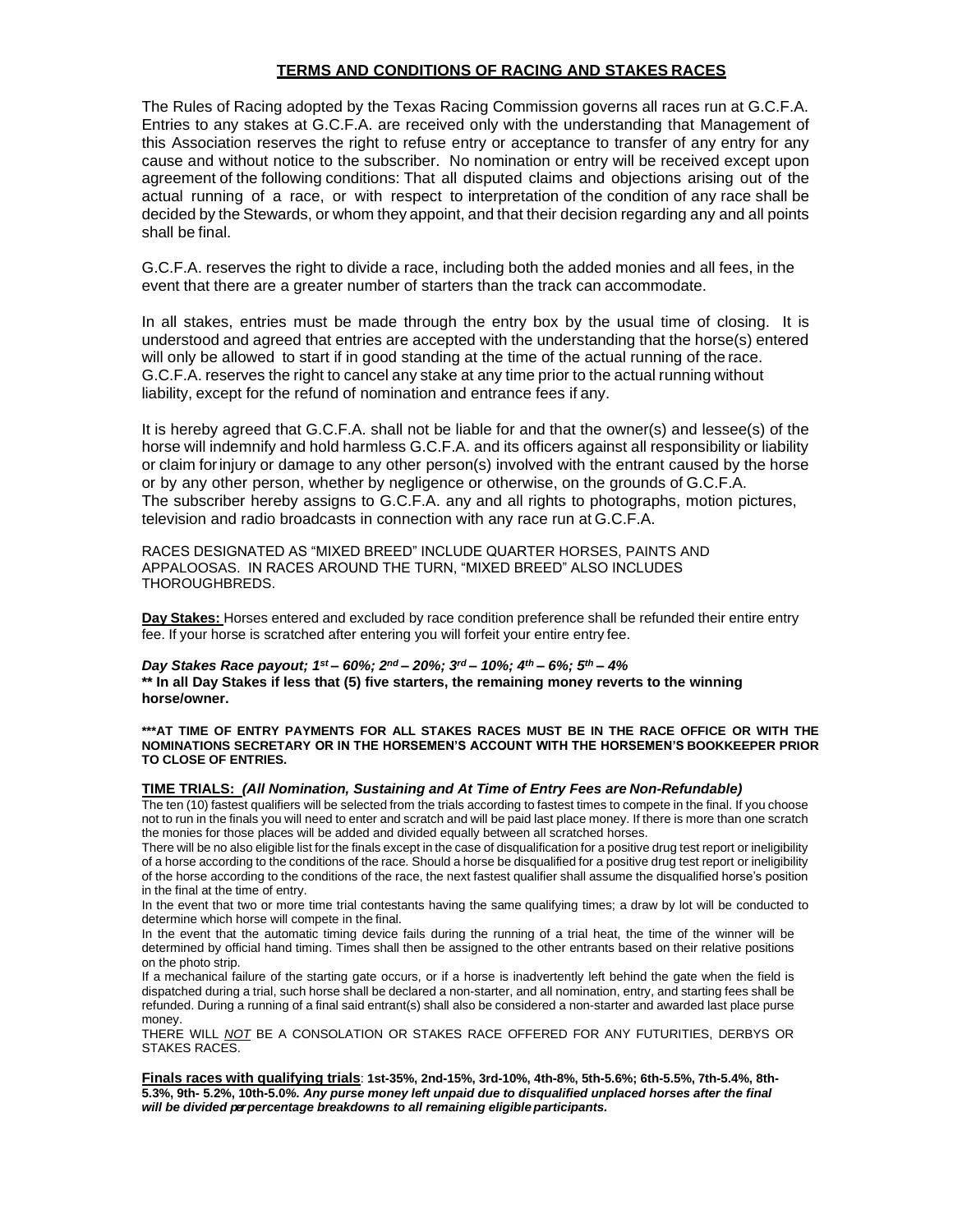#### **MEDICATION**

No prohibited drug, chemical or other substance may be administered to an animal within the 24- hour period before the post time for the race in which the animal is entered.

**Phenylbutazone:** Phenylbutazone (Bute) is the only approved antiinflammatory drug, which may be present in the body of a horse while participating in a race. **The test level of Bute shall not exceed**

#### **.03 micrograms (mg) per milliliter (ml) of plasma or serum.**

#### **BLEEDERS AND FUROSEMIDE (Lasix) PROGRAM**

**(a) Diagnosis of EIPH (a bleeder). (1)** A bleeder is a horse that experiences Exercise Induced Pulmonary Hemorrhage (EIPH). Except as otherwise provided by this subsection, the medical diagnosis of EIPH may be made only by a commission veterinarian or a veterinarian currently licensed by the Commission. If the first EIPH event experienced by a horse occurs in another pari-mutuel racing jurisdiction, certification of the horse as a bleeder by that foreign jurisdiction will also constitute a first report of a diagnosed EIPH event for purposes of this section. A veterinarian who diagnoses an EIPH event in a horse participating in pari-mutuel racing in this state shall report the event to the commission veterinarian in a format prescribedby the executive secretary. On receipt of the first report of a diagnosedEIPH event for a horse, the commission veterinarian shall certify the horse as a bleeder. **(2)** A trainer may request that a commission veterinarian reconsider the commission veterinarian's diagnosis of an EIPH event by presenting the horse for re-examination within four hoursof the initial diagnosis, or within one hour after a performance's last race, whichever occurs sooner. To receive reconsideration, the trainer must present the horse to the commission veterinarian for endoscopic examination as performed by a commission-licensed veterinarian.

#### **(b) Admission to Furosemide Program.**

(1) A trainer may admit a horse to the furosemide program by stating at time of entry that the horse will compete with furosemide. (2) A horse that competed with furosemide in its most recent start out-of- state must compete on furosemide in Texas unless withdrawn from the furosemide program at time of entry. (3) **The** *voluntary administration* **of furosemide without an external bleeding incident shall** *not* **subject the horse to an initial period of ineligibility under subsection (g) of this section**.

**(c) Administration of Furosemide.** Furosemide shall be administered to a horse in the furosemide program not later than four hours before the published post time for the race the horse is entered to run. The furosemide must be administered intravenously by a veterinarian licensed by the Commission. The executive secretary shall periodically publish the permissible blood levels of furosemide in post-race specimens and shall post the levels at each licensed racetrack.

**(d) Requirement to Use Furosemide.** A horse in the furosemide program in Texas must compete with furosemide until withdrawn from the program.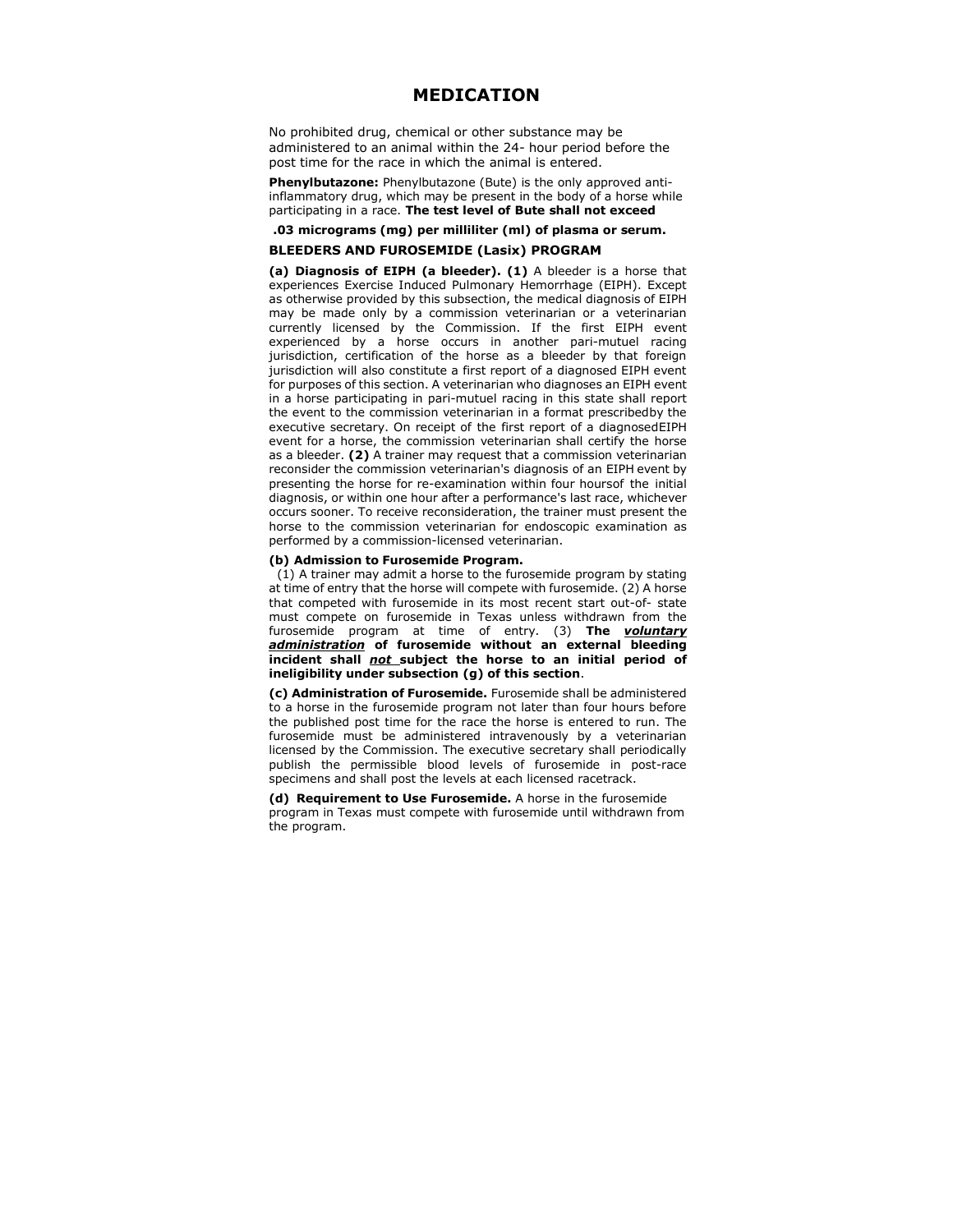#### **MEDICATION**

#### **(e) Withdrawal from Furosemide Program.**

(1) To withdraw a horse from the furosemide program, the trainer must state his/her intention to race the horse without furosemide at the time of entry.

(2) A horse in the furosemide program that competes out-of-state without furosemide is considered to have been removed from the Texas furosemide program effective the date of its first race without furosemide.

(3) Withdrawal from the furosemide program does not prohibit a horse from subsequent readmission to the program in accordance with this section.

**(f) Readmission to the Furosemide Program.** A horse may be readmitted to the furosemide program if:

(1) at least 60 days have elapsed since the horse was withdrawn from the program;

(2) the horse is required to compete with furosemide pursuant to subsection (b)(2) of this section; or

(3) the commission veterinarian diagnoses the horse with another EIPH event.

#### **(g) Bleeders List.**

(1) The commission veterinarian shall maintain a list of horses that have been certified as bleeders and a list of horses that have been admitted to the furosemide program.

(2) On receipt of a report of a diagnosed EIPH event, the commission veterinarian shall place the horse on the veterinarian's list and the horse shall be ineligible to race for the following time periods:

(A) First incident - 12 days;

(B) Second incident within 365 days of previous incident - 30 days; (C) Third incident within 365 days of previous incident - 180 days;

(D) Fourth incident within 365 days of previous incident - lifetime ban from racing in this state.

(3) A horse with fewer than four EIPH events that has not had a diagnosed EIPH event for a period of 365 consecutive days is considered a non-bleeder for purposes of this subsection. The report of a diagnosed EIPH event from any pari-mutuel jurisdiction which officially records EIPH events will be recognized as an EIPH event by the Commission.

(4) Notwithstanding the foregoing, if after reviewing a report of a diagnosed EIPH event the commission veterinarian determines additional days on the veterinarian's list are essential to the health and safety of the horse, the commission veterinarian may extend the number of days the horse is on the veterinarian's list. The commission veterinarian shall record the medical reasons for the additional days.

**(h) Report by Veterinarian.** A veterinarian who administers furosemide to a horse that has been admitted to the furosemide program shall report the administration on a form prescribed by the Commission. A report made under this subsection must be filed with the test barn supervisor not later than one hour before post time for the first race of that day.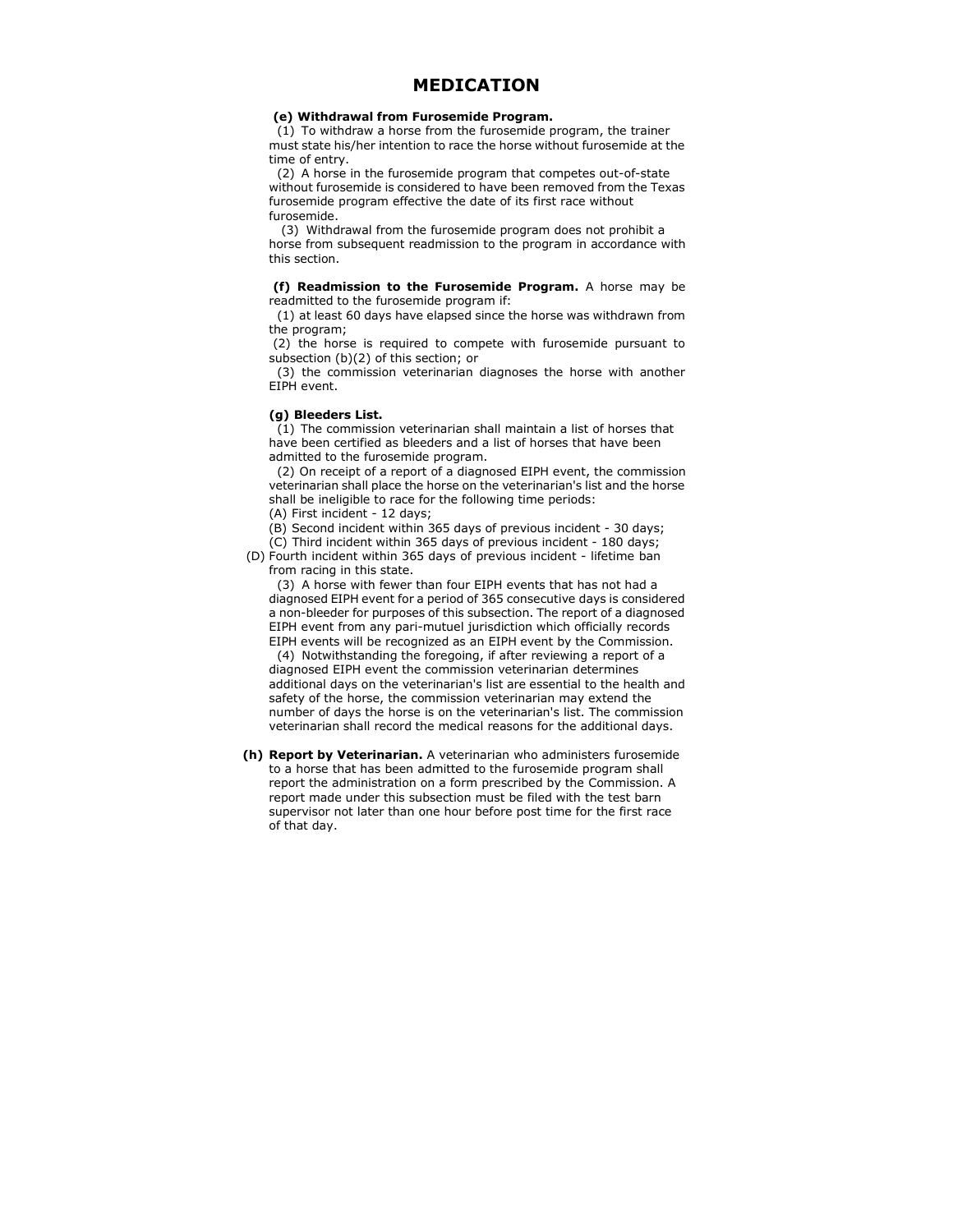### **PERMISSIBLE LEVELS OF THRAPEUTIC MEDICATIONS AND NATURALLY OCCURRINGSUBSTANCES**

#### **EFFECTIVE- SEPTEMBER 1, 2021**

In accordance with Commission Rules §§ 319.1(b) and 319.3(b)-(c), the following substances are permissible if found at or below the following specified concentration levels in samples taken from a horse.

| <b>GENERAL MEDICATION</b> | <b>MAXIMUM PERMISSIBLE CONCENTRATION</b>                      |
|---------------------------|---------------------------------------------------------------|
| Acepromazine              | 10 ng/ml of 2-HEPS (metabolite) in urine                      |
| Butorphanol               | 300 ng/ml of total butorphonol in urine; or                   |
|                           | 2 ng of free butorphanol per ml in plasma or serum            |
| Cetirizine                | 6 ng/ml in plasma or serum                                    |
| Cimetidine                | 400 ng/ml in plasma or serum                                  |
| Dantrolene                | 100 pg/ml of 5-hydroxydantrolene in plasma or serum           |
| Detomidine                | 2 ng/ml of carboxydetomidine in urine; or                     |
|                           | 1 ng/ml of detomidine in plasma or serum                      |
| Dimethylsulfoxide/DMSO    | 10 mcg/ml in plasma or serum                                  |
| Flunixin                  | 5 ng/ml in plasma or serum                                    |
| Furosemide                | 100 ng/ml in plasma or serum and urine specific               |
|                           | gravity $< 1.010$                                             |
| Glycopyrrolate            | 3 pg/ml in plasma or serum                                    |
| Guaifenesin               | 12 ng/ml in plasma or serum                                   |
| Ketoprofen                | 2 ng/ml in plasma or serum                                    |
| Lidocaine                 | 20 pg/ml of 3-OH-lidocaine in plasma or serum                 |
| Mepivacaine               | 10 ng/ml total hydroxymepivacaine in urine;                   |
|                           | or above Level of Detection of mepivacaine in plasma or serum |
| Methocarbamol             | 1 ng/ml in plasma or serum                                    |
| Methylprednisolone        | 100 pg/ml in plasma or serum                                  |
| Omeprazole                | 10 ng/ml in omeprazole sulfide in plasma or serum             |
| Phenylbutazone            | 0.3 mcg/ml in plasma or serum                                 |
| Ranitidine                | 40 ng/ml in plasma or serum                                   |
| Xylazine                  | 200 pg/ml in plasma or serum                                  |

#### **II. NON-STEROIDAL ANTI-INFLAMMATORY DRUGS (NSAIDs)**

#### **NSAID Stacking Violation**:

Samples collected may contain one of the NSAIDs listed below at the indicated Threshold. The detection of one or more additional NSAIDs in blood and/or urine **constitutes a stacking violation** in addition to the violation associated with the detection of each additional NSAID.

| $(1)$ Flunixin     | 5ng/ml of plasma or serum               |
|--------------------|-----------------------------------------|
| (2) Ketoprofen     | 2ng/ml of plasma or serum               |
| (3) Phenylbutazone | $0.3 \text{~mcg/ml}$ of plasma or serum |

#### **III. ANDROGENIC-ANABOLIC STEROIDS MAXIMUM PERMISSIBLE CONCENTRATION**

| Boldenone    | 25 pg/ml in plasma or serum, regardless of sex                                                              |
|--------------|-------------------------------------------------------------------------------------------------------------|
|              | 1 ng/ml in urine for fillies, mares, and geldings                                                           |
|              | 15 ng/ml in urine in male horses other than geldings                                                        |
| Nandrolone   | 25 pg/ml in plasma or urine for fillies, mares, and geldings;                                               |
|              | 1 ng/ml in urine for fillies, mares and geldings                                                            |
|              | $45$ ng/ml (as $5\alpha$ -estrane- $3\beta$ , $17\alpha$ -diol) in urine in male horses other than geldings |
| Testosterone | 25 pg/ml in plasma or serum for fillies, mares, and geldings                                                |
|              | 55 ng/ml in urine in fillies and mares (unless in foal)                                                     |
|              | $20$ ng/ml in urine in geldings                                                                             |

**IV. TOTAL CARBON DIOXIDE MAXIMUM PERMISSIBLE CONCENTRATION** Total Carbon Dioxide **Must remain below 37 mmol/l** in plasma or serum

Must remain below 37 mmol/l in plasma or serum

#### **PERMISSIBLE LEVELS OF THERAPEUTIC MEDICATIONS AND NATURALLY OCCURRING SUBSTANCES**

#### **V. ENDOGENOUS, DIETARY OR ENVIRONMENTAL SUBSTANCES MAXIMUM PERMISSIBLE CONCENTRATION**

| Arsenic                                          | 0.3 mcg/ml total arsenic in urine                                                                                                         | <b>Feed Contaminant</b>               |  |  |
|--------------------------------------------------|-------------------------------------------------------------------------------------------------------------------------------------------|---------------------------------------|--|--|
| Caffeine                                         | 100 ng/ml in serum or plasma                                                                                                              | <b>Feed Contaminant</b>               |  |  |
| Cobalt<br>25 ppb in blood plasma or serum        |                                                                                                                                           | Endogenous Substance/Feed Contaminant |  |  |
| Estranediol                                      | $0.045$ mcg/ml, free + conjugated<br>$5\alpha$ -estrane-3 $\beta$ , 17 $\alpha$ -diol, in the urine of male horses<br>other than geldings | <b>Endogenous Substance</b>           |  |  |
|                                                  | Gamma Aminobutryic Acid (GABA)<br>110 ng/ml in plasma or serum                                                                            | <b>Endogenous Substance</b>           |  |  |
| Hydrocortisone                                   | 1 mcg/ml in urine                                                                                                                         | <b>Endogenous Substance</b>           |  |  |
| Methoxytyramine                                  | $4 \text{~meg/ml}, \text{~free} + \text{conjugated in urine}$                                                                             | <b>Endogenous Substance</b>           |  |  |
| Prednisolone 10 ng/ml free prednisolone in urine |                                                                                                                                           | <b>Endogenous Substance</b>           |  |  |
| Salicylate/Salicylic Acid                        | 750 mcg/ml in urine or 6.5 mcg/ml in serum or plasma                                                                                      | <b>Feed Contaminant</b>               |  |  |
| Theobromine                                      | $2 \text{ mcg/ml}$ in urine or 0.3 mcg/ml in serum or plasma                                                                              | <b>Feed Contaminant</b>               |  |  |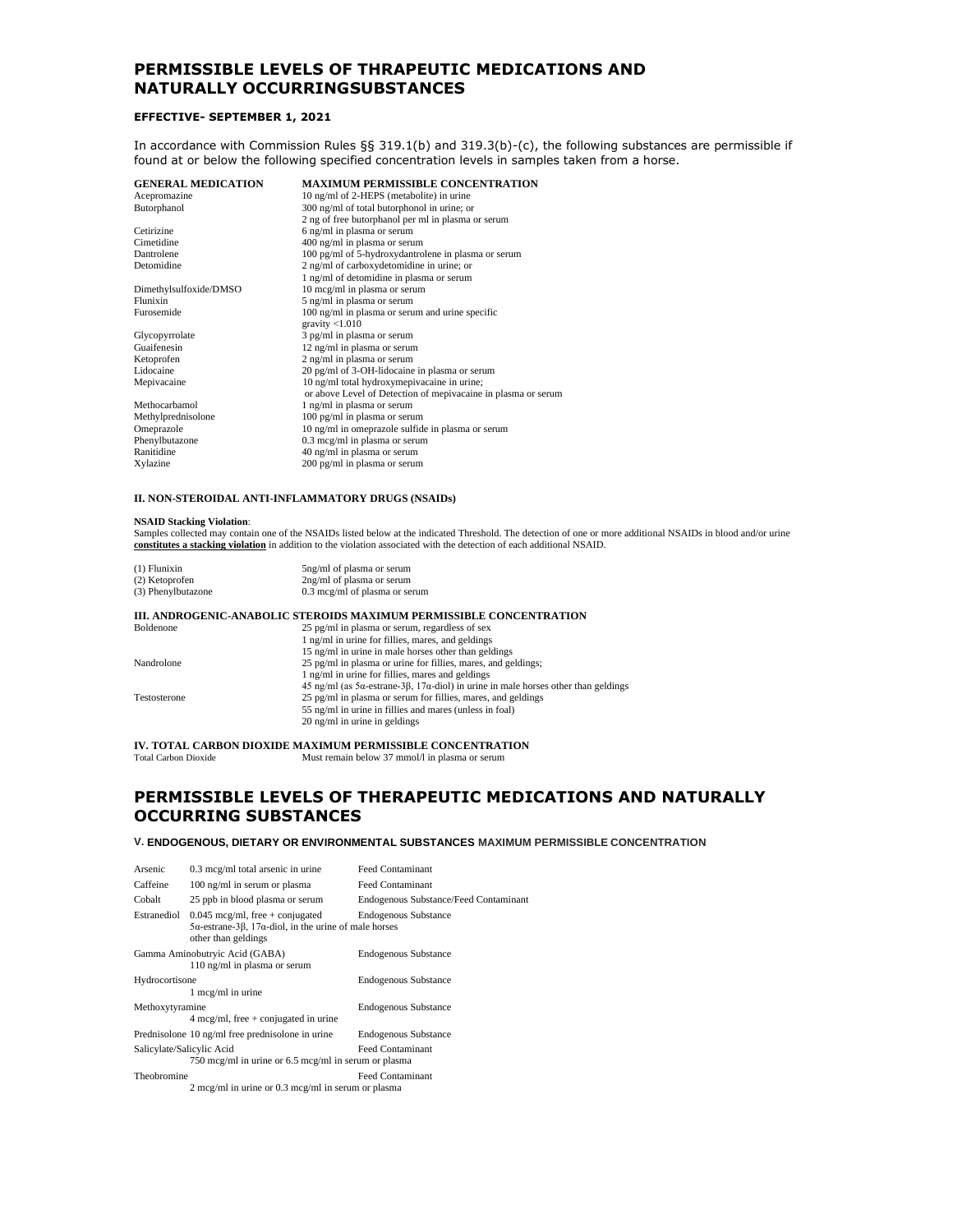#### **PRE-RACE EXAMS:**

*The pre-race exams for all GCFA race dates will begin at 9:00 am.* The TXRC veterinarians will begin performing pre-race exam in the end barns and then move inward towards the middle barns, etc… You MUST be present or have someone present at your assigned stalls when the TXRC veterinarian arrives.

#### **APPROXIMATE POST TIMES:**

| Race 1 1:00 PM | Race 7          | $3:30$ PM |
|----------------|-----------------|-----------|
| Race 2 1:25 PM | Race 8 3:55 PM  |           |
| Race 3 1:50 PM | Race 9 4:20 PM  |           |
| Race 4 2:15 PM | Race 10 4:45 PM |           |
| Race 5 2:40 PM | Race 11 5:10 PM |           |
| Race 6 3:05 PM | Race 12 5:35 PM |           |

#### **CLAIMING RULES**

#### **RULE §313.303**

a) A person who has a valid claim to a horse becomes the owner of the horse when the horse steps on to the racetrack for the race. This subsection applies regardless of whether the horse reaches the starting gate and regardless of subsequent injury to the horse during or after the race.

(b) On the day claimed, a claimed horse runs in the interest of and for the account of the owner from whom the horse was claimed.

#### **RULE §313.304**

(a) Except as otherwise provided by this section, a claim that is filed in accordance with this subchapter is irrevocable.

(b) If the stewards declare a claiming race a "no race," all claims for that race are invalid.

#### **RULE §313.305**

(a) To make a valid claim, a person must have on deposit with the horsemen's bookkeeper an amount equal to the amount of the claim, plus all transfer fees, in the form of cash, money order, certified check, or cashier's check.

(b) A person who files a claim may not exhaust the person's account with the horsemen's bookkeeper during the two-hour period after the claim was filed.

#### **RULE §313.306**

(a) A horse that has been claimed in a claiming race shall be taken after the race to the area designated by the association for delivery to the claimant, unless the horse is designated for testing.

(b) A person may not refuse to deliver a claimed horse.

(c) The registration certificate of a claimed horse, and both certificates of a dually registered claimed horse, shall transfer to the successful claimant.

(d) The engagements of a claimed horse automatically transfer to the new owner. A claimed horse is ineligible for entry in a future race unless the entry is made on behalf of the new owner.

(e) A horse may not be delivered to a successful claimant without written authorization from a steward or a designee of the stewards.

#### **RULE §313.307**

The trainer losing a horse through a claim is nevertheless responsible for the results of any drug tests performed on specimens obtained from the horse. The trainer is responsible for the horse during the testing procedures and may not deliver the horse to the successful claimant in the test barn until the commission veterinarian informs the trainer or representative that all testing procedures are complete.

#### **RULE §313.308**

(a) A horse claimed in a claiming race in Texas:

(1) may not be sold or transferred, in whole or part, by any method other than a claiming race during the 30-day period after the initial claim; and (2) is ineligible to start in a race at a race meeting other than the one at which it was claimed

until the end of the race meeting at which the horse was claimed, except in a stakes race after verification by the stewards.

(b) A horse claimed in another state is subject to the eligibility requirements for claimed horses in effect at the time of the claim in the jurisdiction in which the horse was claimed.

#### **RULE §313.310 Claiming Races**

(a) A horse that is claimed may not remain in the care or custody of the owner or trainer from whom the horse was claimed.

(b) A person may not claim more than one horse in a race nor submit more than one claim for a race. An authorized agent may not submit more than one claim in a race, regardless of the number of persons the agent represents. A trainer may not be listed as the trainer for a claimant on more than one claim in the same race.

(c) A person may not offer or agree to claim or refrain from claiming a horse. A person may not

prevent or attempt to prevent another person from claiming a horse. (d) A person may not prevent or attempt to prevent a horse from racing in a claiming race for the purpose of avoiding a claim.

(e) A person shall not claim a horse in which the person has a financial or beneficial interest as an owner or trainer. (f) A person shall not cause another person to claim a horse for the purpose of obtaining or

retaining an undisclosed financial or beneficial interest in the horse.

(g) A person shall not claim a horse, or enter into any agreement to have a horse claimed, on behalf of an ineligible or undisclosed person.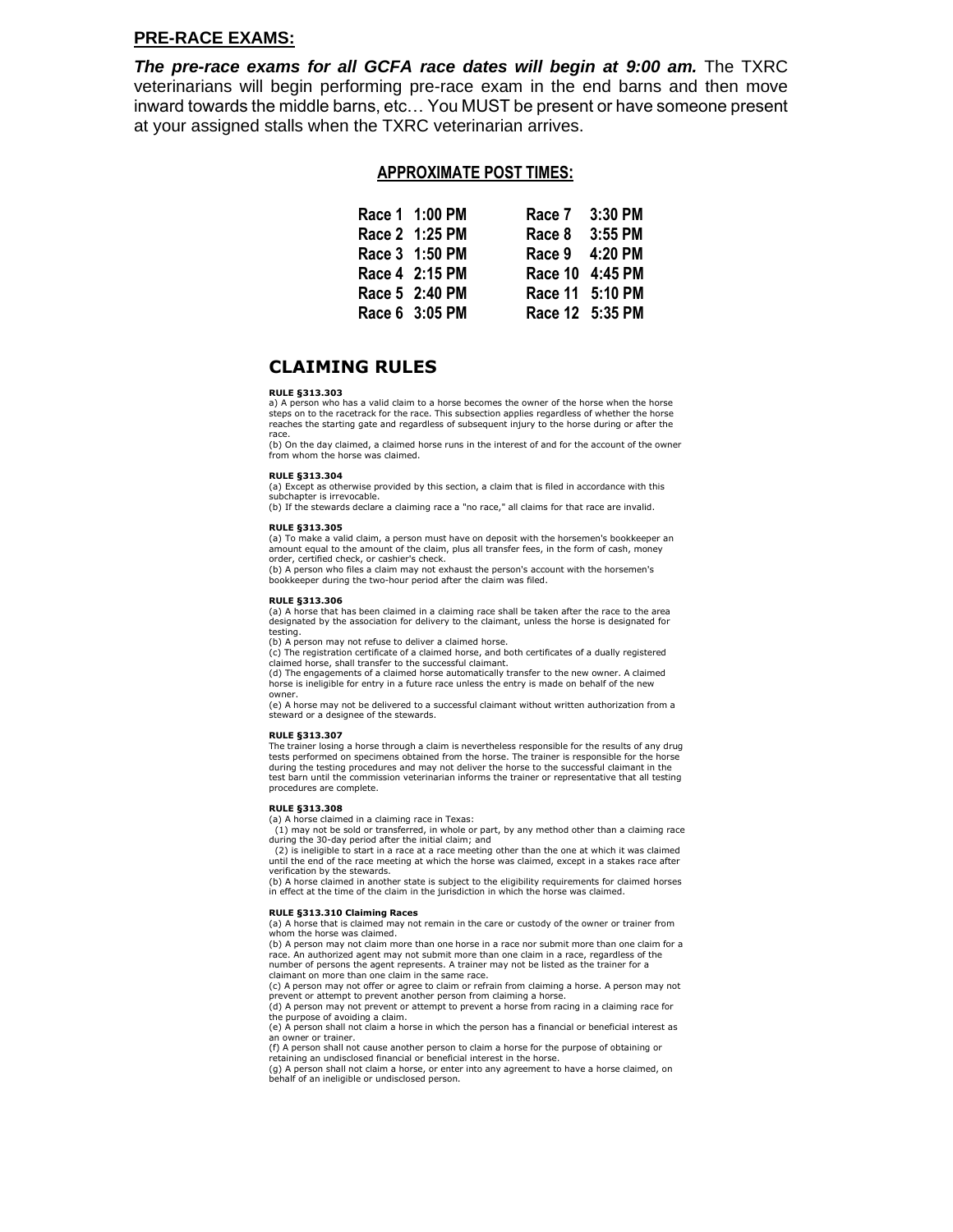

#### **The Horsemen's Bookkeeper, Inc.**

In the State of Texas the horsemen's bookkeeping system is centralized by the Texas Horsemen's Partnership, in order to better serve the horsemen running at the numerous tracks throughout the state. It is now similar to branch banking. This means that any necessary account maintenance can be done from any racetrack running a live meet in the state and through the Texas Horsemen's Partnership's main office in Austin year round.

#### *Horsemen's Bookkeeper Requirements*

*Prior to starting a race an owner must have on deposit with the Horsemen's Bookkeeper the amount required to cover all costs incurred in starting that horse.* Prior to putting in a claim for a horse the owner or their Designated Representative must insure that all

The following are the phone numbers for the numerous branch bookkeeping offices throughout

*funds incurred with claiming a horse are on deposit in said account.*

| (972) 237-5094 AM                                         |
|-----------------------------------------------------------|
| (972) 237-4891 PM                                         |
| $(210)$ 651-7001                                          |
| (281) 807-8885                                            |
| Texas Horsemen's Partnership (512) 467-9799 (Main Office) |
|                                                           |

#### **Texas Horsemen's Partnership Web Site:**

[http://www.texashorsemen.com](http://www.texashorsemen.com/)

Horsemen's Bookkeeper e-mail address: [cmartin@texashorsemen.com](mailto:cmartin@texashorsemen.com)

> All other THP e-mail Inquiries: [hpba@aol.com](mailto:hpba@aol.com)

All places shall be paid in Overnight races. Sixth through last place shall be paid as follows: Quarter Horses & Paints \$50. Thoroughbred & Arabians \$100 Once sixth through last place monies have been deducted from the total purse then: *1 st through 5th place Purse Monies shall be distributed as follows;* **1 st – 60%, 2nd – 20%, 3rd – 10%, 4th – 6%, 5th – 4%.**

*Finals Races with qualifying trials:* **1 st – 35%, 2nd – 15%, 3rd – 10%, 4th – 8%, 5th – 5.6%, 6th – 5.5%, 7 th – 5.4%, 8th – 5.3%, 9th – 5.2%, 10th – 5.0%.** 

#### **JOCKEY MOUNT FEES**

Each jockey mount fee for a horse in a race shall be on deposit with the Horsemen's Bookkeeper before the time for weighing out. A jockey mount fee is considered earned by a jockey when the jockey is weighed out by the Clerk of Scales. (In the absence of a written agreement, the following jockey mount fees apply)

| <b>Purse</b>  | Win | 2 <sub>nd</sub> | 3rd  | ⊿th  | Losing mount |
|---------------|-----|-----------------|------|------|--------------|
| Up to 4,999   | 10% | \$75            | \$70 | \$68 | \$60         |
| 5,000-9,999   | 10% | \$85            | \$75 | \$73 | \$65         |
| 10.000-14.999 | 10% | 5%              | \$85 | \$78 | \$70         |
| 15.000-24.999 | 10% | 5%              | \$90 | \$85 | \$80         |
| 25,000-49,999 | 10% | 5%              | 5%   | \$90 | \$85         |
| 50,000-99,999 | 10% | 5%              | 5%   | 5%   | \$100        |
| 100,000 & up  | 10% | 5%              | 5%   | 5%   | \$120        |